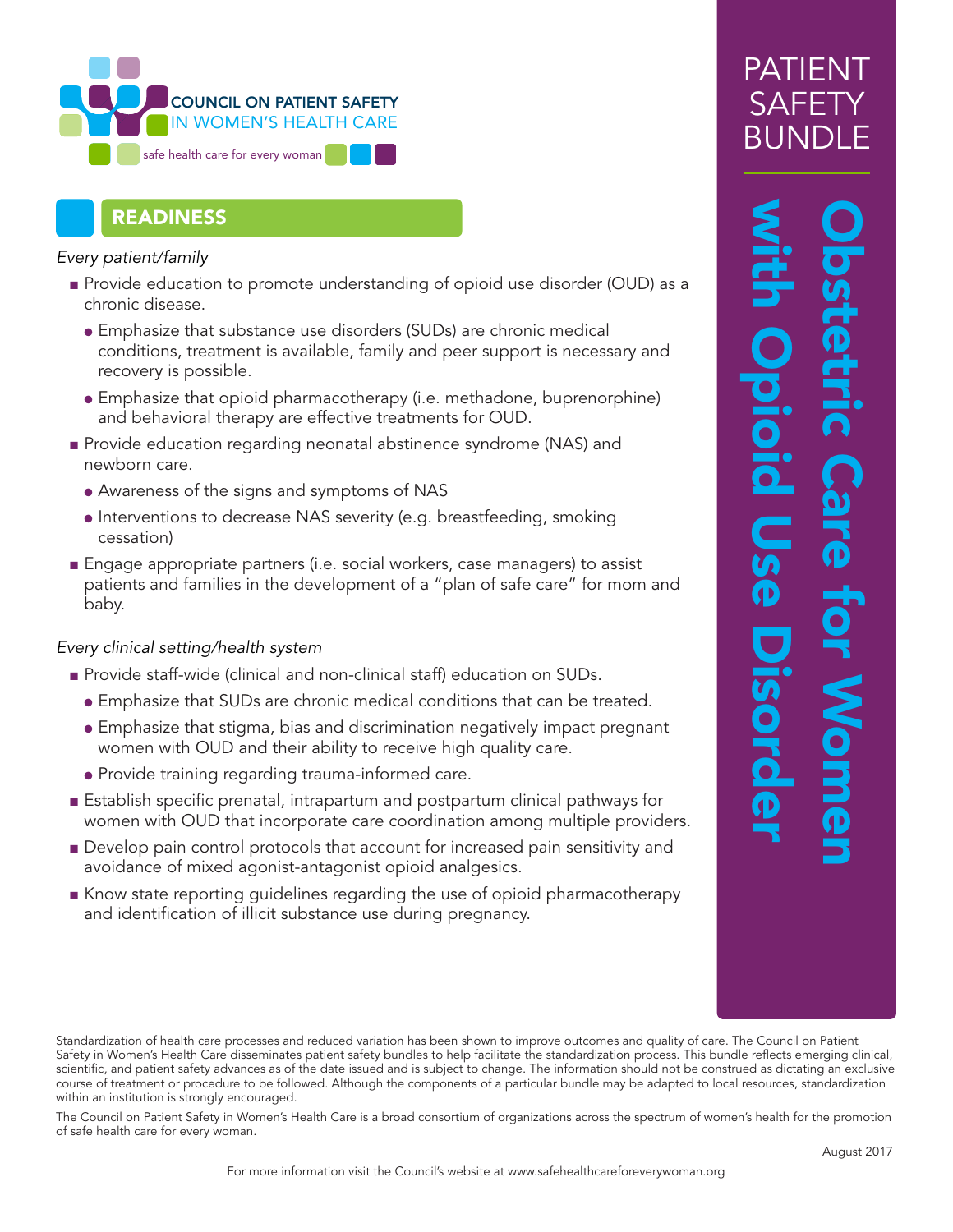

- Know federal (Child Abuse Prevention Treatment Act CAPTA), state and county reporting guidelines for substance-exposed infants.
- Understand "Plan of Safe Care" requirements.
- Know state, legal and regulatory requirements for SUD care.
- Identify local SUD treatment facilities that provide women-centered care.
	- Ensure that OUD treatment programs meet patient and family resource needs (i.e. wrap-around services such as housing, child care, transportation and home visitation).
	- Ensure that drug and alcohol counseling and/or behavioral health services are provided.
- Investigate partnerships with other providers (i.e. social work, addiction treatment, behavioral health) and state public health agencies to assist in bundle implementation.

## RECOGNITION & PREVENTION

### *Every provider/clinical setting*

- Assess all pregnant women for SUDs.
	- Utilize validated screening tools to identify drug and alcohol use.
	- Incorporate a screening, brief intervention and referral to treatment (SBIRT) approach in the maternity care setting.
	- Ensure screening for polysubstance use among women with OUD.
- Screen and evaluate all pregnant women with OUD for commonly occurring co-morbidities.
	- Ensure the ability to screen for infectious disease (e.g. HIV, Hepatitis and sexually transmitted infections (STIs)).
	- Ensure the ability to screen for psychiatric disorders, physical and sexual violence.
	- Provide resources and interventions for smoking cessation.
- Match treatment response to each woman's stage of recovery and/or readiness to change.

## PATIENT SAF BUN

## Obstetric Care for Women<br>with Opioid Use Disorder DIOIC **GO** Disord

Standardization of health care processes and reduced variation has been shown to improve outcomes and quality of care. The Council on Patient Safety in Women's Health Care disseminates patient safety bundles to help facilitate the standardization process. This bundle reflects emerging clinical, scientific, and patient safety advances as of the date issued and is subject to change. The information should not be construed as dictating an exclusive course of treatment or procedure to be followed. Although the components of a particular bundle may be adapted to local resources, standardization within an institution is strongly encouraged.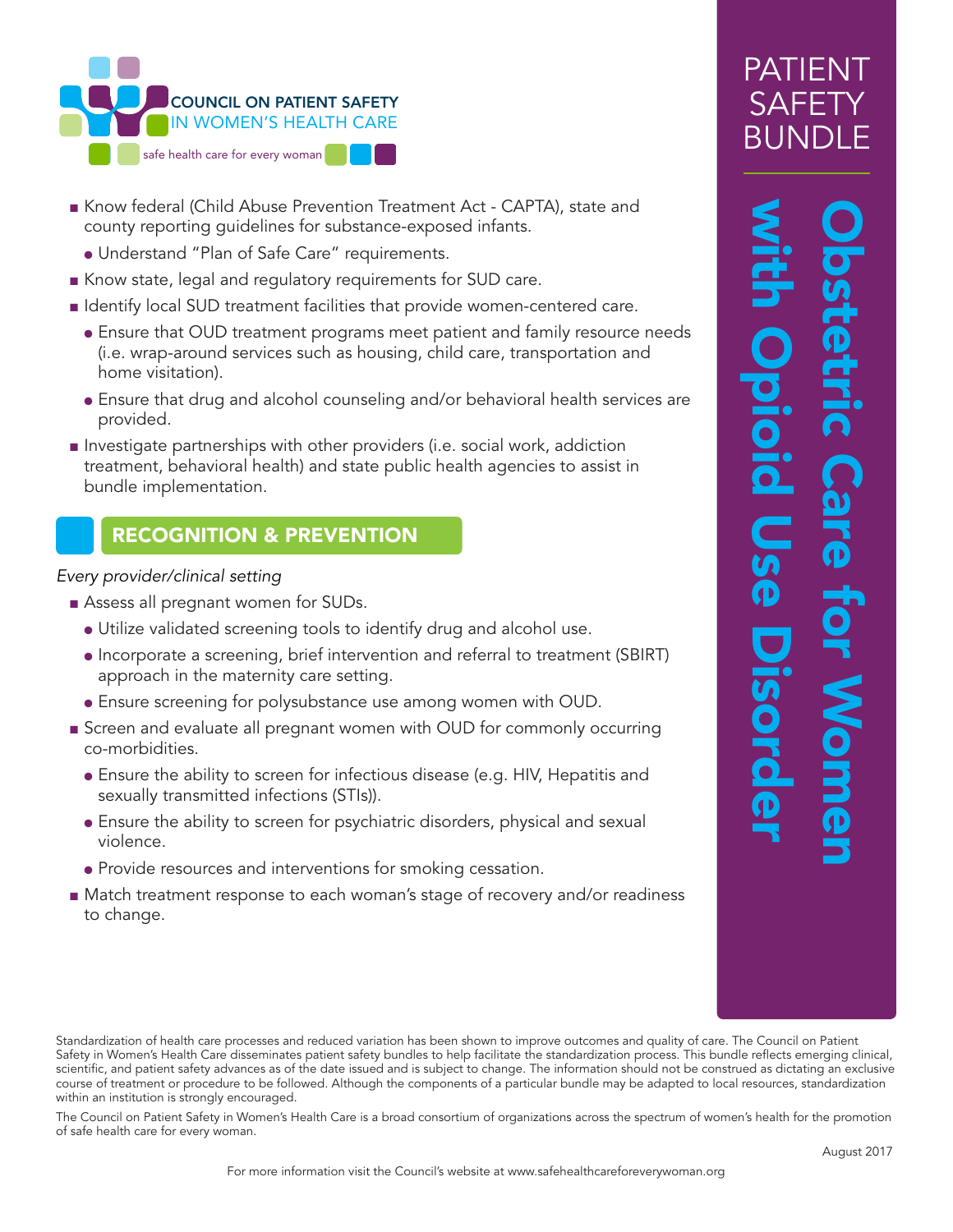

## RESPONSE

*Every provider/clinical setting/health system* 

- Ensure that all patients with OUD are enrolled in a woman-centered OUD treatment program.
	- Establish communication with OUD treatment providers and obtain consents for sharing patient information.
	- Assist in linking to local resources (e.g. peer navigator programs, narcotics anonymous (NA), support groups) that support recovery.
- Incorporate family planning, breastfeeding, pain management and infant care counseling, education and resources into prenatal, intrapartum and postpartum clinical pathways.
	- Provide breastfeeding and lactation support for all postpartum women on pharmacotherapy.
	- Provide immediate postpartum contraceptive options (e.g. long acting reversible contraception (LARC)) prior to hospital discharge.
- Ensure coordination among providers during pregnancy, postpartum and the inter-conception period.
	- Provide referrals to providers (e.g. social workers, psychiatry, and infectious disease) for identified co-morbid conditions.
	- Identify a lead provider responsible for care coordination, specify the duration of coordination and assure a "warm handoff" with any change in the lead provider.
	- Develop a communication strategy to facilitate coordination among the obstetric provider, OUD treatment provider, health system clinical staff (i.e. inpatient maternity staff, social services) and child welfare services.
- Engage child welfare services in developing safe care protocols tailored to the patient and family's OUD treatment and resource needs.
	- Ensure priority access to quality home visiting services for families affected by SUDs.

# Obstetric Care for Women<br>with Opioid Use Disorder **PS** Disord

Standardization of health care processes and reduced variation has been shown to improve outcomes and quality of care. The Council on Patient Safety in Women's Health Care disseminates patient safety bundles to help facilitate the standardization process. This bundle reflects emerging clinical, scientific, and patient safety advances as of the date issued and is subject to change. The information should not be construed as dictating an exclusive course of treatment or procedure to be followed. Although the components of a particular bundle may be adapted to local resources, standardization within an institution is strongly encouraged.